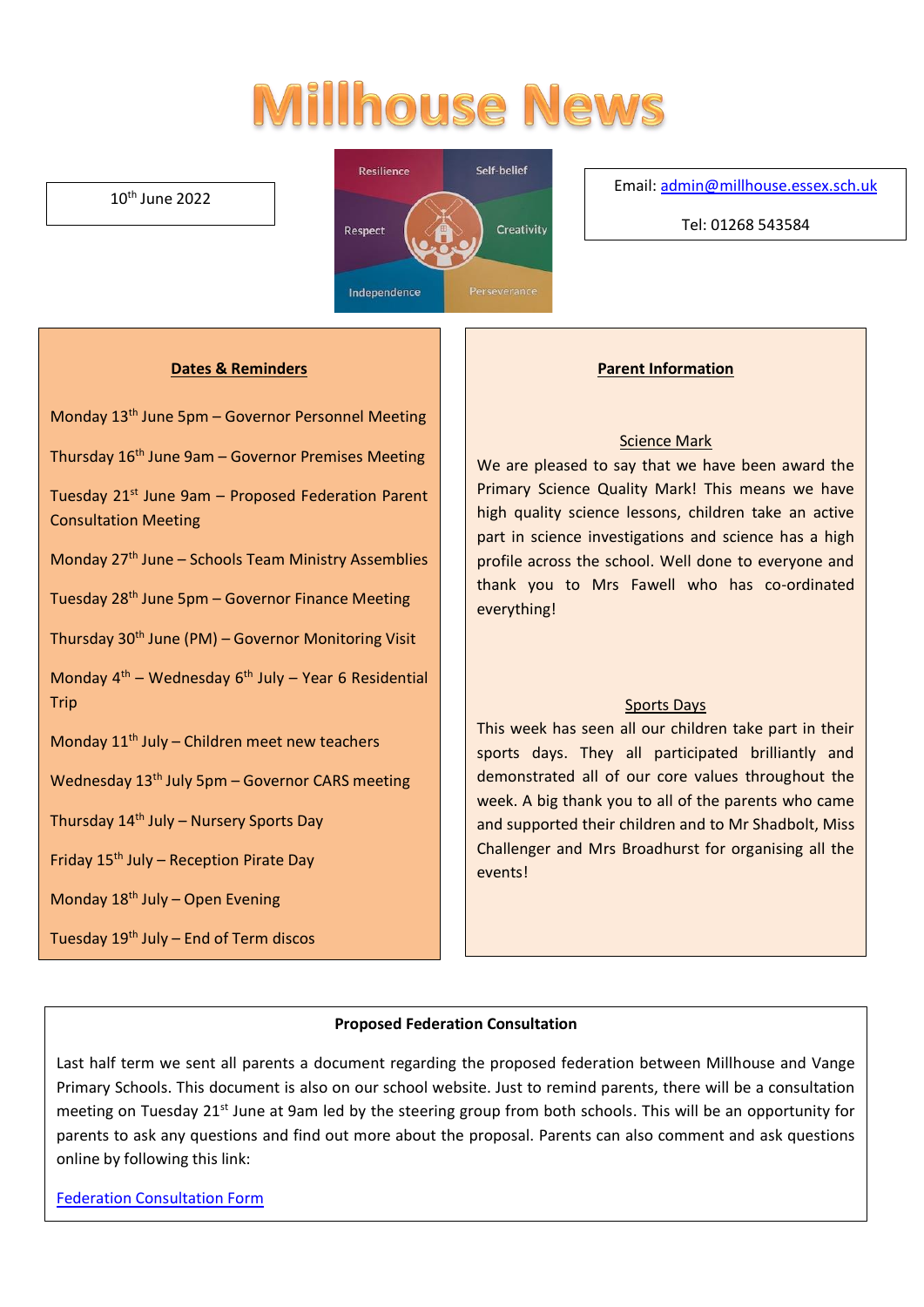## **Curriculum Information**



White Rose Maths has designed an app that can be used at home. The 1-minute maths app helps children build greater number confidence and fluency.

#### **What's the app about?**

This first version of the app is aimed at Key Stage 1 pupils (ie, age 5-6 years). Individual one-minute tasks focus on adding and subtracting – and on 'Subitising', the skill of instantly recognising the number of items in a group without counting. Multiplication and division topics are also now available!

#### **How do you use it?**

Your child can choose any topic they want to try. They then answer a unique series of questions (so it's a different set of questions every time). If they're struggling with a question, a 'Hint' button will give a helpful clue by showing the question in a different but familiar way.

When the one minute's up, they'll see a feedback screen telling them how they've done.

The app is free to download from google play, apple app store and the Amazon store.

### **Check out these 7 top** reasons for using 1-Minute Maths!

- 1. Excellent practice  $-$  and no distractions.
- 2. A clear, intuitive process that children pick up straight away.
- 3. No login or internet access needed. Just download and play.
- 4. Enjoyable and motivating... How many can they get correct in one minute?
- 5. Helpful hints match those used in class.
- 6. Brilliant for building number fluency and confidence.
- 7. It's FREE!